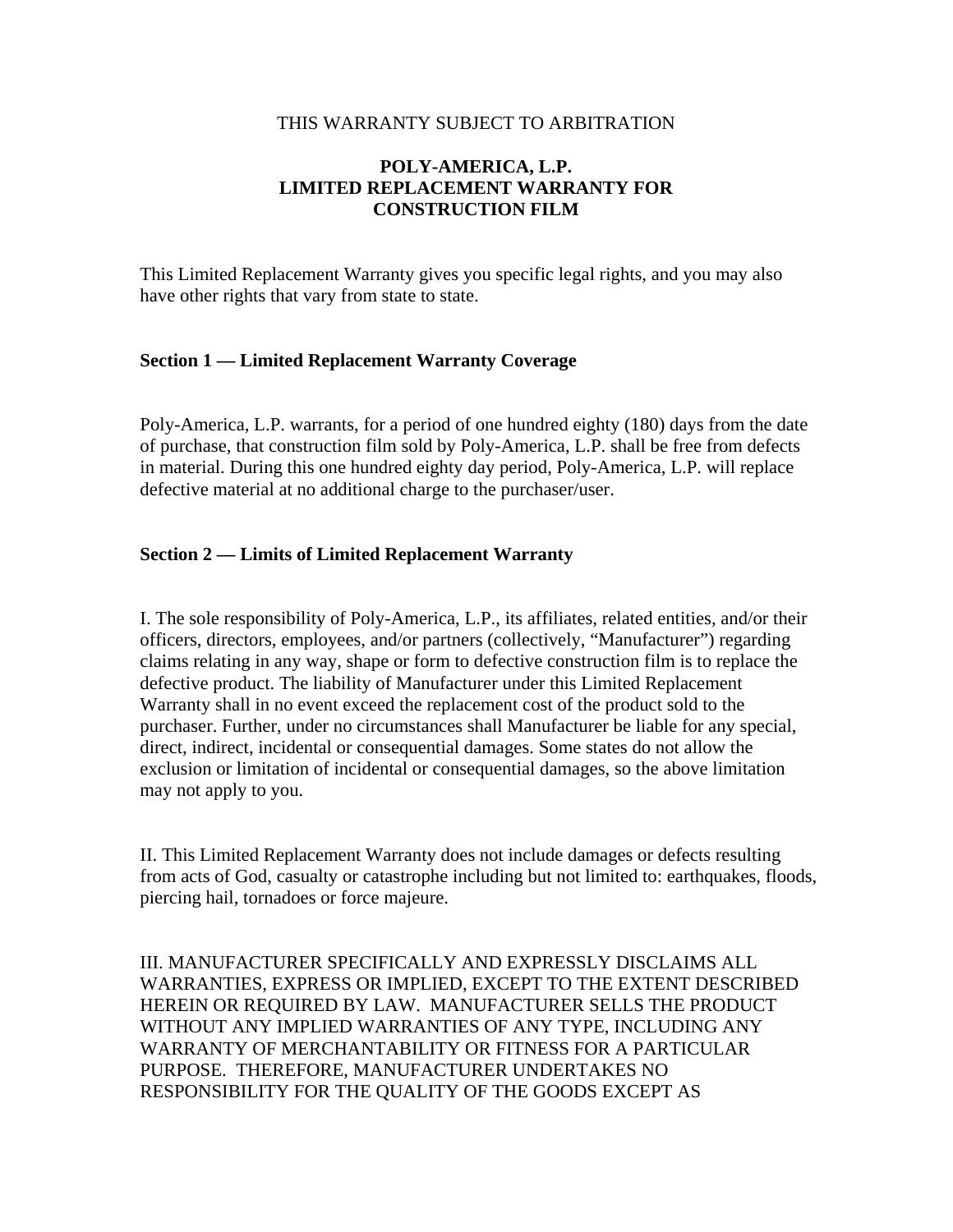OTHERWISE PROVIDED IN THIS LIMITED REPLACEMENT WARRANTY. MANUFACTURER ASSUMES NO RESPONSIBILITY THAT THE GOODS WILL BE FIT FOR ANY PARTICULAR PURPOSE FOR WHICH THE PURCHASER MAY BE BUYING THESE GOODS, EXCEPT AS OTHERWISE PROVIDED IN THIS LIMITED REPLACEMENT WARRANTY. Manufacturer makes no representation as to the proper use of any construction film materials. Additionally, the determination of suitability for a particular use or of any particular method employed in using and/or applying this material is not the responsibility of Manufacturer. Purchaser shall be solely responsible for determining the adequacy of the product for any and all uses to which the purchaser shall apply the product, and the application of the product by purchaser shall not be subject to any implied warranty of fitness for that purpose. Manufacturer hereby gives notice that any statements, descriptions, or other communications made by Manufacturer in the sale of the subject product shall not create any warranty that the product shall be fit for any particular purpose or otherwise create any express warranty not explicitly contained in this agreement. Statements, descriptions or other communications are informational only, and not made or given as a warranty of the product in any way.

IV. By accepting this Limited Replacement Warranty or by using the subject product, purchaser/user waives all liability arising under law or otherwise, **WHETHER OR NOT CAUSED BY MANUFACTURER'S NEGLIGENCE,** except to the limited extent set forth herein.

V. The Limited Replacement Warranty shall not apply to any products that have been repaired or altered by anyone other than Manufacturer. Any damages resulting from the alteration, modification, or misuse of products made by Manufacturer shall in no way be the responsibility of Manufacturer.

#### **Section 3 — Binding Arbitration**

**By use and/or application of the products described herein, it is agreed that any controversy or claim arising out of or relating to said use and/or application shall be decided by binding arbitration in accordance with the United States Arbitration Act (Title 9, U.S. Code) in Dallas, Texas. The arbitration shall be conducted by a mutually agreeable arbitrator. If the parties are unable to agree upon an arbitrator, then each party shall pick an individual qualified to serve as an arbitrator and those two individuals shall then appoint a third arbitrator. Discovery shall be limited to one deposition and one set of twenty-five interrogatories per party. The arbitrator's award shall be final and may be confirmed by the judgment of a state or federal court in the jurisdiction where the arbitration occurred. The arbitrator(s) shall have no power or authority to award exemplary or punitive damages, or to alter, amend, or supplement any term, condition, or provision of this agreement. The parties consent to jurisdiction and venue in competent state and federal courts in Dallas, Texas. Each party shall bear its own attorney's fees, regardless of the outcome of the**